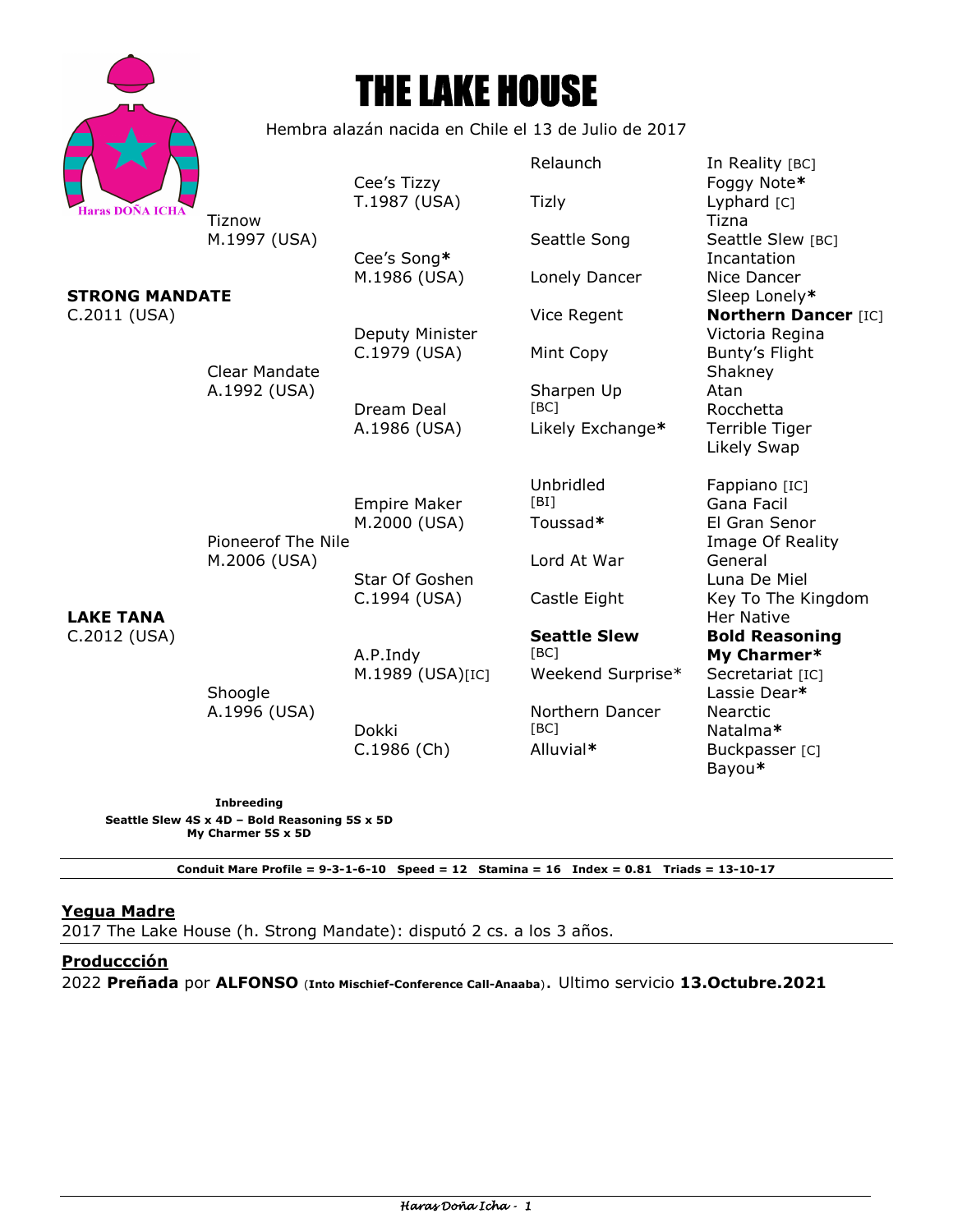## **LINEA PATERNA**

**STRONG MANDATE** (**2009**). Ganó 2 cs. a los 2 años en 8 actuaciones en USA, incl. Hopeful S **(Gr.1)**; 2° Southwest S; 3° Breeders' Cup Juvenile **(Gr.1)**; 4° Rebels S **(Gr.3)**. US\$ 529,566.

Es padre en USA de **GOTTA BE STRONG** (6 cs. a los 2 y 3 años, incl. New Start Stakes), **MARYANORGINGER** (2 cs., incl. Astoria Stakes), **BLUE MOUNTAIN BELL** (4 cs. en USA, incl. CTBA Lassie Stakes; 2ª Gold Rush Futurity), **YUCATAN** (cl. Dilic**-Gr.2**; 4° cl. Campeonato Juvenil**-Gr.1**, Méx), **Aegean Sea**, **Policy**, **Risky Mandate**, **Sally Strong**, **Strong Odor**, **Strong Will**, etc….

En Chile, es padre de **TOP QUEEN** (2 cs., incl. cl. Arturo Lyon Peña**-Gr.1**), **FREE MANDATE** (cls. Gran Premio Criadores-Marcel Zarour Atanacio**-Gr.2**, Domingo 2° Herrera Martínez**-Gr.2**, Copa Jackson **- Gr.2**, Top Lek; 4° cls. Tanteo De Potrillos**-Gr.1**, St. Leger**-Gr.1**, Guillermo Del Pedregal Herrera**-L**), **RAGAZZA DI PARMA** (cl. Alberto Vial Letelier**-L**; 3ª cl. Selección de Potrancas**-Gr.3**), **SESENTA Y MEDIO** (cl. Ignacio Urrurita de la Sotta**-L**; 2° cl. El Ensayo**-Gr.1**), **MY DAD** (cls. Resistiré, Puente Lusitania, Avenida San Martín, Palacio Rioja; 2° cls. Luis Vera Calderón y Luis Vera Giannini**-L**, Trotamondo, Esperanza, Primavera, Barrio Chorrillos; 3° cls. Quintavisión, Carlos Aguiar, Palacio Carrasco), **KOPERNIK** (cl. Valparaíso Sporting Meeting; 2° cl. Criterium Potrillos; 3° cl. Carlos Alvarez Condarco), **CAFÉ RISTRERO** (4 cs., incl. cl. Daniel J. Lyon Amenabar), **ROGUE NATION** (cls. Valparaíso Sporting Club-HCH, Ernani Parodi Madariaga; 2ª cl. Haras De Chile-Marcel Zarour Atanacio **-Gr.2**, Carlos Raby y Víctor Raby**-L**; 3ª cl. Alberto Solari Magnasco**-Gr.1**, Gran Premio Criadores-Salvados Hess Riveros**-Gr.2**), **Strong Daikiri** (2 cs. a los 3 años; 2° cl. Cencerro; 3° cls. Criterium Potrillos, Juan Luis Edwards Sanfuentes), **Bala Rápida** (4 cs.; 3° en su debut en el cl. Federico C. Prain), **Strong Black** (6 cs.; 3° cls. Policía de Investigaciones PDI, Liga Maritima De Chile), **Sud Americano** (5 cs.; 3° cl. Avenida España; 4° cl. Alfredo L.S. Jackson**-Gr.3**), **Panda Express** (5 cs.; 3° cl. Club Hípico De Santiago-HCH; 4° cl. Víctor Matetic Fernández**-Gr.3**), **Strong Stella** (ganadora a los 3 años; 2ª cl. Valparaíso Sporting Club-HCH), Grande Ite (ganadora en su debut a los 2 años; 4ª cl. Selección De Potrancas**-Gr.3**), Broken Dreams (**invicta** en 2 actuaciones a los 3 años. Exp. a USA, 2020), Secret's Grace (ganadora en su debut a los 2 años; 4ª cl. Club De Polo Y Equitación San Cristóbal), etc...

## **LINEA MATERNA**

## **1ª madre**

2012 Lake Tana (h. Pioneroof The Nile): disputó una carrera a los 3 años en USA. Es hermana materna de **CLOSE ALLIANCE (Gr. 1)**. Importada en 2015. Madre de:

- 2017 The Lake House (h. Strong Mandate): **ver arriba**.
	- 2018 John Locke (m. Strong Mandate):
	- 2019 Never Really Over (h. Exaggerator): reservada para la reproducción.
	- 2020 N.N. (m. Exgagerator):

## **2ª madre**

96 Shoogle (h. A.P. Indy): ganadora en su debut a los 2 años y 2 figs. 3ª en 6 actuaciones en Inglaterra. US\$ 8,732. Es propia hermana de **APTITUDE** (Hollywood Gold Cup**-Gr.1**, Jockey Club Gold Cup**-Gr.1**. **Gran Padrillo**) y materna de **SLEEP EASY (Gr.1)**. Madre de:

- 04 Cross Purposes (m. Distant View): ganador a los 3 años en Francia. Fig. en Arabia Saudita. US\$ 25,677.
- 05 Moral Duty (m. Silver Deputy): ganador a los 2 años en Inglaterra. US\$ 6,705.
- 06 **CLOSE ALLIANCE** (m. Gone West): ganador en su debut a los 2 años en Inglaterra; 4º stanjames.com Newmarket Stakes **(L)**. Fig. en USA a los 3 años en 2 actuaciones. US\$ 18,706. Ganador de 7 cs. en Rusia, incl. President Of Tatarstan Republic Stakes **(Gr.1)**, Ministry Of Agriculture RF Stakes **(Gr.1)**, South Of Russia Champions Cup **(Gr.1)**, Jockey Club Stakes **(Gr.2)**, Ministry Of Agricultura Stakes **(Gr.2)**, Elita Stakes **(Gr.2)**; 2º Russian Ministry Of Agriculture Stakes **(Gr.1)**, Nureyev Stakes **(Gr.3)**, Entrance Stakes **(Gr.3)**; 3º President Of The Russian Federation Stakes **(Gr.1)**, South Of Russia Cup **(Gr.1)**. RUR 4,306,250.

08 Right Call (h. Point Given): fig. en Francia. Exportada a Sudáfrica. Madre de:

14 **PRECIOUS PANSY** (h. Pathfork): ganadora en Sudáfrica del East Cape Fillies Nursery **(L)**; 3ª Lady Slipper Stakes **(L)**. SAF\$ 124,275.

12 Lake Tana (h. Pioneerof The Nile): **ver arriba**.

## **3ª madre**

86 Dokki (h. Northern Dancer): no corrió en USA. Es hermana materna de **SLEW O'GOLD** (*Campeón 3 Años, 1980, Campeón Mayor, 1984 en USA. Ingresado al Salón de la Fama, 1992*), **COASTAL (Gr.1)**. Madre de: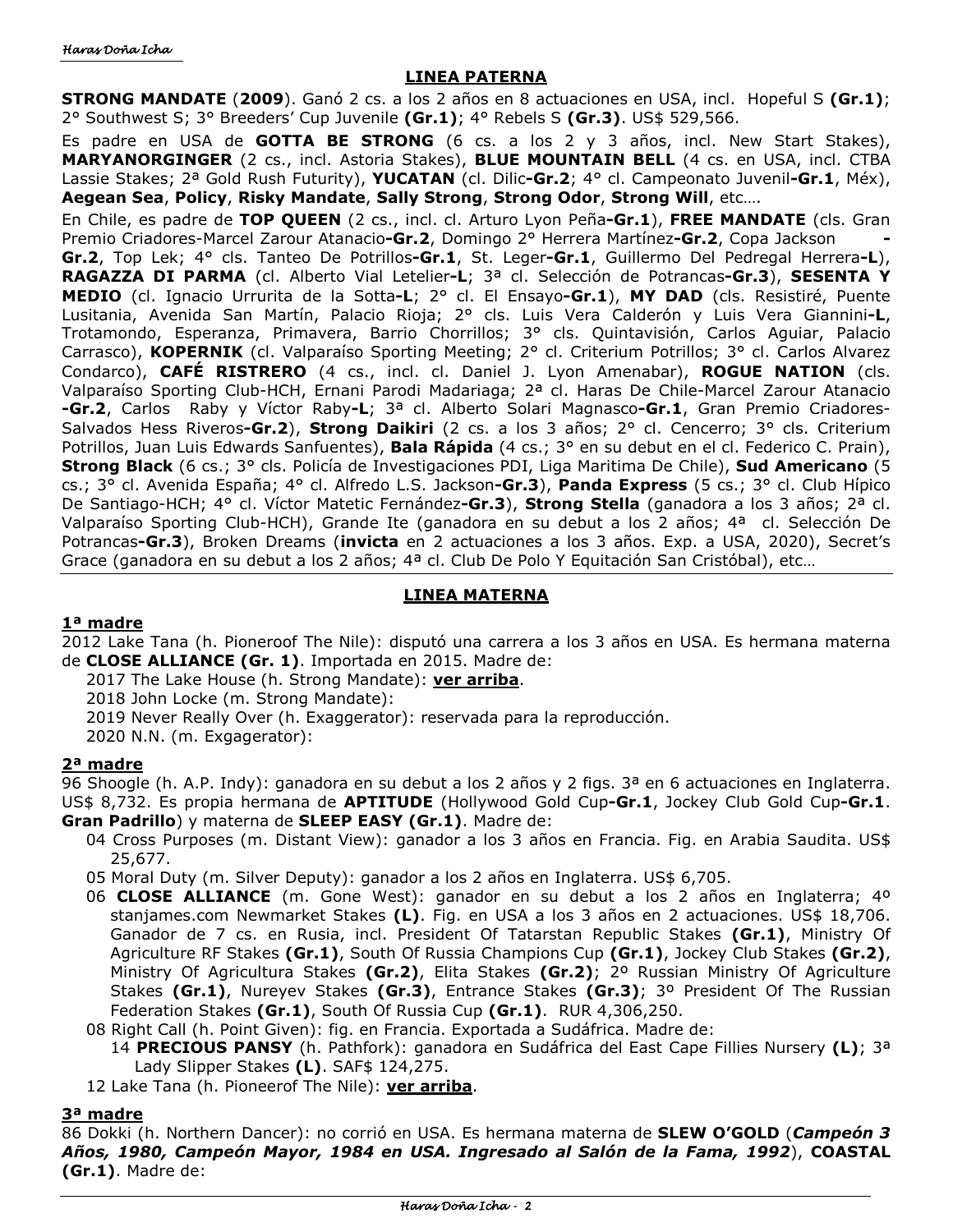#### Haras Doña Icha

- 92 **SLEEP EASY** (h. Seattle Slew): 4 cs. en USA, incl. Hollywood Oaks **(Gr.1)**, Railbird Stakes **(Gr.2)**, Marie P. Debartolo Oaks Breeders' Cup Handicap; 2ª Del Mar Oaks **(Gr.1)**, Santa Margarita Invitational Handicap **(Gr.1)**, El Encino Stakes; 3ª Princess Stakes **(Gr.2)**, Lady's Secret Breeders' Cup Handicap **(Gr.2)**. US\$ 463,654. Madre de:
	- 99 Sound Asleep (h. Woodman): no corrió. Madre de:
		- 06 **Aspen Prima** (h. Peitre Celebre): ganadora en Rusia; 3ª Krasnodar Oaks **(Gr.2)**, Aragva Stakes **(Gr.3)**. Rub 81,000.
		- 08 **SLUMBER** (m. Cacique): 2 cs. a los 2 años en Inglaterra, incl. James Seymour Stakes **(L)**; 2º Select Stakes **(Gr.3)**; 3º Chester Vasse **(Gr.3)**, Tercentenary Stakes **(Gr.3)**; y 3 cs. en USA, incl. Knob Creek Manhattan Stakes **(Gr.1)**; 2º Joe Hirsch Turf Classic Stakes **(Gr.1)**, United Nations Stakes **(Gr.1)**, Gulfstream Park Turf Handicap **(Gr.1)**, Mervin H. Muniz Jr. Handicap **(Gr.2)**, Bowl Game Stakes; 3º Mac Diarmida Stakes **(Gr.2)**, Pan American Stakes **(Gr.2)**; 4º Longines Breeders' Tur Cup **(Gr.1)**, Hollywood Derby **(Gr.1)**, Joe Hirsch Turf Classic Stakes **(Gr.1)**, Fort Lauderdale Stakes **(Gr.2)**. US\$ 311,662.
	- 01 **Relaxed** (h. Royal Academy): 2 cs. en USA; 3ª Navajo princess Stakes. US\$ 69,863.
	- 05 Arboreta (h. Empire Maker): disputó 2 cs. en USA. Madre de:
		- 11 **Woddland Walk** (cast. Orientate): 13 cs. en USA; 2° Senator Robert C Byrd Memorial Stakes; 3° Senator Robert C Byrd Memorial Stakes. US\$ 301,301.
- 95 **Temper Lad** (m. Riverman): 5 cs. en USA; 3º Voice Newspaper Adonis Juvenile Novices Hurdle.
- 96 Shoogle (h. A.P. Indy): **ver arriba**.
- 97 **APTITUDE** (m. A.P. Indy): 5 cs. en USA, incl. Hollywood Gold Cup **(Gr.1)**, Jockey Club Gold Cup **(Gr.1)**, Saratogra Breeders' Cup Handicap **(Gr.2)**; 2º Kentucky Derby **(Gr.1)**, Belmont Stakes **(Gr.1)**, Gotham Stakes **(Gr.3)**; 3º Wood Memorial Stakes **(Gr.2)**, Californian Stakes **(Gr.2)**. US\$ 1,965,410. **Padrillo**. Murió, 2012.
- 99 Dock Leaf (h. Woodman): fig. en USA. Madre de:
	- 12 **Kremlin** (cast. Eskendereya): 5 cs. en USA; 2° Appleton Hurdle Stakes. US\$ 143,113.
- 05 Geographic (h. Empire Maker): no corrió. Madre de:
	- 10 **MARKET TOWN** (m. Mizzen Mast): 2 cs. en Inglaterra. Ganador de 8 cs. en Hong Kong, incl. The January Cup **(Gr.3)**, Premier Plate **(L)**; 3º Premier Plate **(Gr.3)**, January Cup **(L)**. £ 635,733.

07 Deep Feeling (h. Empire Maker): no corrió. Madre de:

13 **JORVICK** (m- Mizzen Mast): 2 cs. en Francia y 2 cs. en Arabia Saudita, incl. King Abdulaziz Racetrack Champion Cup, Ministry Of Foreign Affairs Cup; 2° King Abdulaziz Racetrack Champion Cup, Custodian Of The Two Holy Mosques Cup; 3° Crown Prince Cup.

## **4ª madre**

69 Alluvial (h. Buckpasser): **[Reine Des Meres]**. No corrió en USA. Es hermana materna de **BATTEUR**. Murió, 1994. Madre de:

73 Dancing Détente (h. Nijinsky II): no corrió. Madre de:

- 77 Athenian Princess (h. Ack Ack): ganadora a los 3 años en USA. US\$ 23,320. Madre de:
	- 90 **BILL'S PILL** (h. Silver Ghost): 8 cs. a los 2 y 3 años en USA, incl. State Fair Breeders Cup Derby, Inaugural Handicap. US\$ 54,821. Madre de:

03 **Doeny Ghost** (h. Goodbye Doeny): 3 cs. en USA; 3ª Magnolia Stakes. US\$ 137,115.

78 Ackrimony (h. Ack Ack): ganadora a los 3 años en USA. US\$ 6,012. Madre de:

- 86 **CANNONBALL** (cast. Cannonade): 8 cs. en USA, incl. Festival Of The Horse Speed Handicap. US\$ 37,248.
- 91 **Madder Than Mad** (h. Carr De Naskra): 4 cs. en USA; 2ª Schenectady Handicap; 3ª Iroquois Hanidcap. US\$ 159,530. Madre de ganadores
- 79 Change Partners (h. Ack Ack): no corrió en USA. Exp. a Nueva Zelandia en 1987. Madre de:
	- 84 **SASSY PARTNER** (cast. Sassafras): 13 cs. en USA, incl. Los Alamos Stakes. US\$ 77,756.
	- 95 **No Alimony** (h. Defensive Play): 7 cs. en Nueva Zelandia; 2ª Awapuni Gold Cup **(Gr.2)**; 3ª New Zealand Oaks **(Gr.1)**, Hong Kong Sfta Stakes **(Gr.2)**, STC Phar Lap Stakes **(Gr.2)**, Wilkinson Insurance Brokers Mile **(Gr.3)**, ARC Ladie Mile **(Gr.3)**, Marton Cup. NZ \$ 166,925. Madre de ganadores.
- 82 Clarion Light (h. Majestic Light): ganadora en USA. Exportada a Inglaterra. Madre de:
	- 87 Infatuate (h. Lear Fan): no corrió. Madre de:
		- 97 **ADDICTIVE** (m. Centenary); ganador en Sudáfrica Secretariat Stakes **(Gr.3)**; 2º South Africa Derby **(Gr.1)**, Colorado King Stakes **(Gr.2)**, Elevation Stakes **(Gr.2)**; 3º Daily News-2000 **(Gr.1)**, South Africa Classic Stakes **(Gr.1)**, Gold Circle Derby **(Gr.2)**, Jubilee Handicap **(Gr.2)**.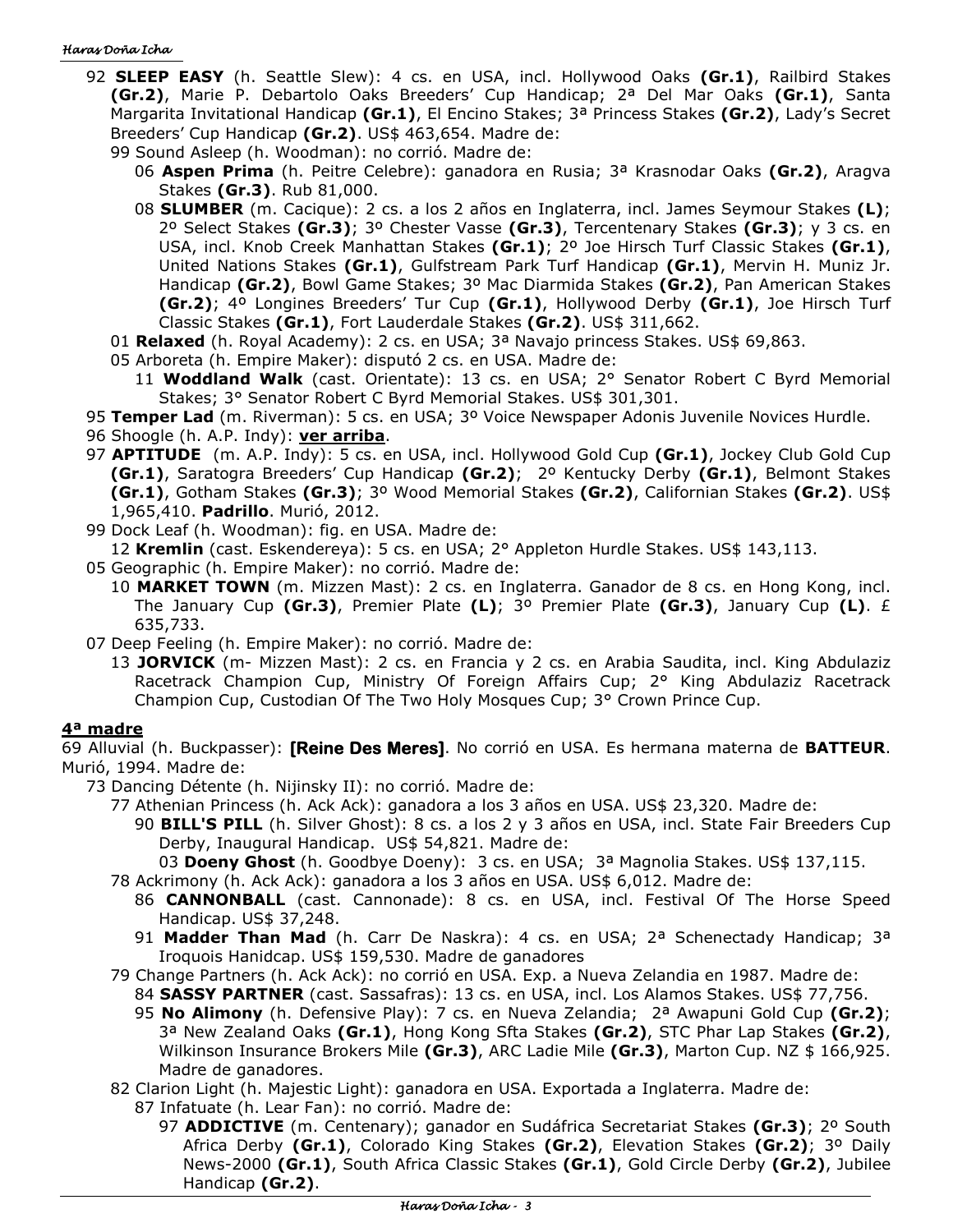#### Haras Doña Icha

- 83 **Winds Of Light** (m. Majestic Light): 5 cs. en Francia e Inglaterra; 2º Prix Edgard Gillois **(L)**. US\$ 160,154. **Padrillo**.
- 90 Valeta (h. Procida): 3 cs. en USA. US\$ 111,083. Madre de:
	- 97 **KNOXVILLE** (m. Septieme Ciel): 2 cs. a los 2 y 3 años en USA, incl. Talks Cheap Stakes; 2º Christmas Futurity **(L)** en sólo 8 actuaciones. US\$ 74,900.
	- 99 **Straight Gin** (cast. Go For Gin); 3 cs. en USA; 3º International Gold Cup Timber Stakes; 4º Toyota Blue Grass Stakes **(Gr.1)**. US\$ 114,530.
	- 09 **STATE OF PLAY** (m. War Front): 3 cs. a los 2 y 3 años en 8 actuacioens en USA, incl. With Anticipaton Stakes **(Gr.2)**, John Battaglia Memorial Stakes **(L)**; 3º Transylvania Stakes **(Gr.3)**. US\$ 180,730. **Padrillo** en Chile.
- 76 **COASTAL** (m. Majestic Prince): 8 cs., incl. Belmon Stakes **(Gr.1)**, Monmouth Invitational Handicap **(Gr.1)**, Dwyer Stakes **(Gr.2)**, Peter Pan Stakes **(Gr.3)**; 2º Woodward Stakes **(Gr.1)**; 3º Jockey Club Gold Cup **(Gr.1)**, Marlboro Cup Handicap **(Gr.1)**. 493,929. **Padrillo** en Sudáfrica. Murió, 2005.
- 80 **SLEW O'GOLD** (m. Seattle Slew): *Campeón 3 Años, 1980, Campeón Mayor, 1984 en USA. Ingresado al Salón de la Fama, 1992*. Ganador de 12 cs., incl. Jockey Club Gold Cup Handicap **(Gr.1)**, 2 veces, Woodward Stakes **(Gr.1)**, 2 veces, Wood Memorial Stakes **(Gr.1)**, Jockey Club Gold Cup **(Gr.1)**, Marlboro Cup Invitational Handicap **(Gr.1)**, Whitney Handicap **(Gr.1)**, Peter Pan Stakes **(Gr.2)**; 2º Breeders' Cup Classic Stakes **(Gr.1)**, Travers Stakes **(Gr.1)**, Marlboro Cup Invitational Handicap **(Gr.1)**; 3º Sam F. Davis Handicap; 4º Kentucky Derby **(Gr.1)**. US\$ 3,533,534. **Padrillo**. Murió, 2007.
- 84 Northabout (h. Northern Dancer): no corrió. Madre de:
	- 88 Tryanothertime (h. Majestic Light): no corrió. Madre de:
		- 94 Majestic Report (h. Corporate Report): fig. en USA. Madre de:
			- 02 **ACTXECTIVE** (cast. Noactor): 4 cs. en USA, incl. He's Predictable Stakes; 2º Best Pal Stakes **(Gr.2)**, Hollywood Juvenile Championship Stakes **(Gr.3)**. US\$ 128,692.
			- 07 **Hackberry** (cast. Lunarpal): 3 cs. en USA; 3º Louisiana Stallion Stakes. US\$ 75,321.
			- 11 **CLOSING REPORT** (h. Closing Argument): 4 cs. a los 2 y 3 años en 8 actuaciones USA, incl. LA Bred Premier Night Starlet Stakes, Azalea Stakes, TTA Sales Futurity; 3<sup>a</sup> Louisiana Legends Soiree Stakes; 4ª Letwellier Memorial Stakes, Crescent City Oaks Stakes. US\$ 220,528.
		- 95 **TUNELERO** (m. Timeless Native): *Campeón Mayor en 1998-1999 y 2001 en Perú*. Ganador de 12 cs., incl. cls. Gran Premio Nacional Augusto B. Leguia **(Gr.1)**, Gran premio Santorín **(Gr.2)**, Baldomero Aspillaga **(Gr.3)**, 2 veces, Enrique Meiggs **(Gr.3)**, Miguel Chea A. Eguiguren **(Gr.3)**, Fuerza Aérea Del Perú; 2º cls. Jockey Club Del Perú **(Gr.1)**, Presidente De La República **(Gr.2)**, La Copa **(Gr.2)**, Pedro García Miró **(Gr.2)**; 3º cls. Postín **(Gr.2)**, Almirante Miguel Grau Seminario **(Gr.2)**, 2 veces, Ciudad De Lima **(Gr.2)**, Empery **(Gr.3)**, Comercio **(Gr.3)**.
		- 03 Straya (h. Stack): no corrió en USA. Madre de:
		- 10 **Tryer** (cast. Scorpion): 3 cs. en USA; 2º Millions Turf Preview Stakes. US\$ 85,639.
	- 93 **Map** (h. Seattle Slew): 2 cs. en USA; 2ª American Beauty Breeders' Cup Stakes. US\$ 121,532. Madre de:

02 **Drew Lil Slew** (cast. Arch): 2 cs. en USA; 3º FairGrounds Sales Stakes. US\$ 69,079.

- 95 Lateral (h. Rahy): fig. en 3 actuaciones en USA. Madre de:
	- 03 **CROSS** (h. Mighty): 3 cs. en USA, incl. Hidden Light Stakes; 3ª Blue Northern Stakes. US\$ 126,207. Madre de:
		- 10 **SIGN** (h. Pulpit): 2 cs. a los 2 años en 3 actuaciones en USA, incl. Pocahontas Stakes **(Gr.2)**. US\$ 149,125.
		- 11 **VEXED** (h. Arch): 2 cs. a los 2 años en 4 actuaciones en USA, incl. Golden Rod Stakes **(Gr.2)**; 2ª Rags To Riches Stakes. US\$ 143,718.
	- 04 **LATTICE** (cast. Arch): 4 cs. en USA, incl. American Derby **(Gr.2)**, Louisville Handicap **(Gr.3)**; 3º Allen Lacombe Memorial Handicap. US\$ 346,883.
- 97 Reach (h. Dynaformer): 2 cs. en USA. US\$ 53,840. Madre de:
	- 05 Reachfortheheavens (h. Pulpit): disputó 2 cs. en USA. Madre de:
		- 09 **REAL SOLUTION** (m. Kitten's Joy): 3 cs. a los 2 y 3 años en 5 actuaciones en Italia, incl. Premio Boticelli. Ganador de 2 cs. en USA, incl. Arlington Million Stakes **(Gr.1)**, Knob Creek Manhattan Stakes **(Gr.1)**; 2º Man o'War Stakes **(Gr.1)**; 3º Woodford Reserve Manhattan Handicap **(Gr.1)**, Joe Hirsch Turf Classic Invitational Stakes **(Gr.1)**; 4º Mervin H. Muniz Jr. Handicap **(Gr.2)**, Fort Marcy Stakes **(Gr.3)**. US\$ 1,374,195.